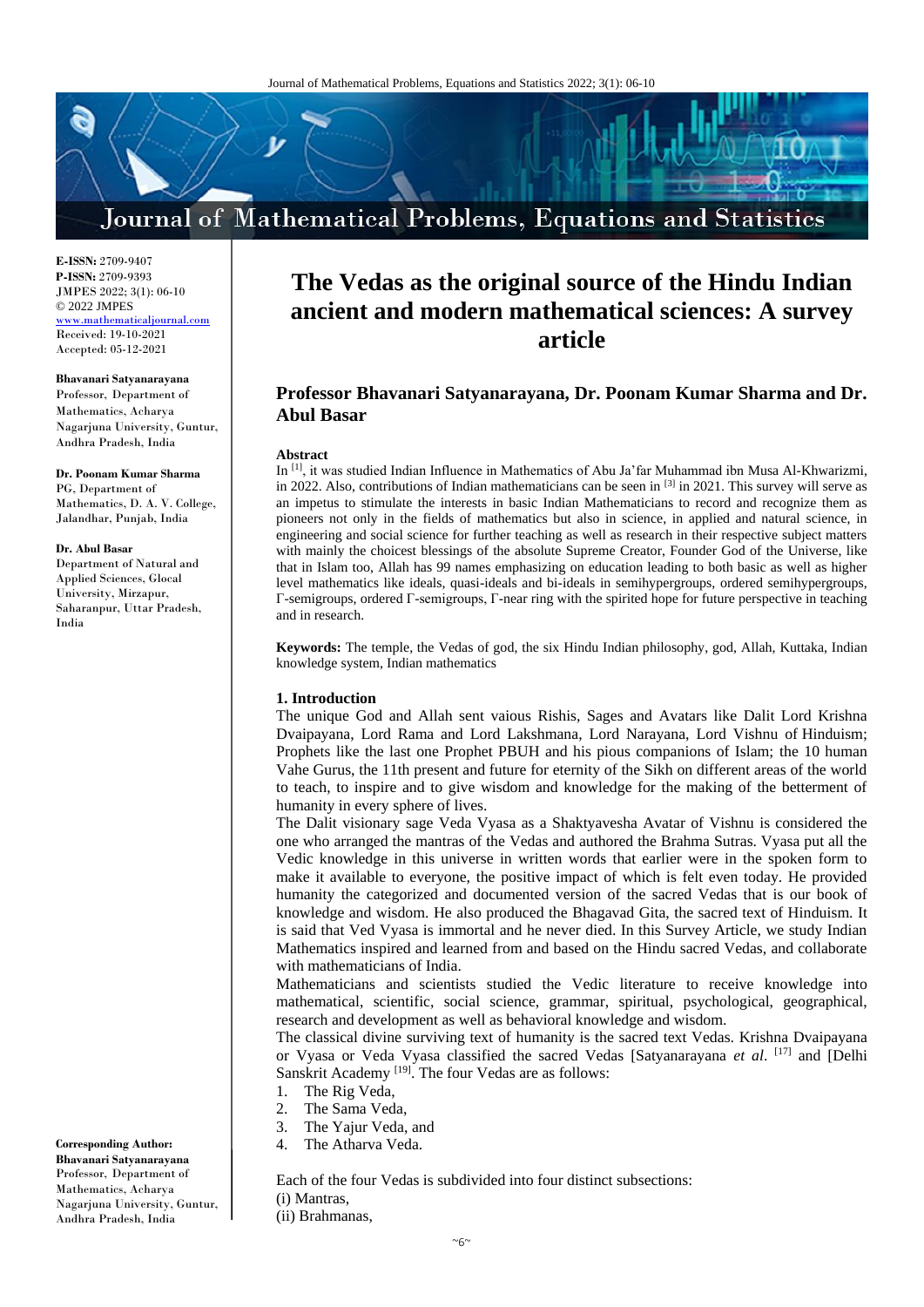Journal of Mathematical Problems, Equations and Statistics [www.mathematicaljournal.com](file://server/test/mathematicaljournal.com/issue/1%20Vol/1%20issue/www.mathematicaljournal.com)

(iii) Aranyakas, and (iv) Upanishads.

In the Ramayana, the Mahabharata, and the various Upanishads, there are abundance of knowledge about qualitative managements to make principles of education and learning modern oriented. The ancient Gurukul education system has been honoured throughout the world for its multifaceted lives and scientific management temperament in learning with discipline.

#### **2. Indian Civilizations and Indian Philosophy Based on the Vedas as the Magnet of Mathematical Sciences**

The ancient Indian civilization is the Indus Valley or Harappan civilisation, and at Mohenjo Daro. Harappan had adopted a uniform system of weights and measures.

The Hindu religious scripture the Vedas, composed in the Sanskrit language, contains hymns, spells, and ritual observations. The basic Indian mathematics of significance on the Indian subcontinent was based on these religious texts. The Vedas contains fundamental rules to construct altars. They consist quite an amount of geometrical knowledge but the basic Indian mathematics was being developed alongside. The Brahmi numerals began to appear before the end of the period of the Sulbasutras around the middle of the third century. Astrology played a crucial role since it was that "science" which with accurate required information about the planetary bodies and other heavenly bodies encourage the development of mathematics.

The main Sulbasutras were written by Baudhayana, Manava, Apastamba and Katyayana. Another scholar Panini obtained outstanding results in Sanskrit Grammar which has applications in modern computer science for mathematicians or computer scientists working with formal language theory.

The Sulba Sfitras are concerned with mathematical rules for complying with the requirements of Hindu rituals, specifically with measuring and constructing sacrificial pits and altars. These requirements of religious rituals led to squaring the circle called 'circling the square'.

For Six Systems of Indian Philosophy, readers can refer to [20, 27] for exploring further knowledge. The Vedas are the most sacred text of Hinduism. For mathematical concepts in ancient Sanskrit works, that is considered the store house of knowledge and a treasure of ancient and modern Mathematics, readers can refer to the survey article from the sacred Vedas by Satyanarayana, and Satyasri<sup>[17]</sup>.

The six Hindu philosophic systems are as follows:

- 1. Samkhya founded by Sage Kapila,
- 2. Yoga founded by Sage Patanjali,
- 3. Nyaya founded by Sage Gouthama,
- 4. Vaisesika founded by Sage Kanada,
- 5. Mimamsa propounded by Sage Jaimini, and
- 6. Vedanta founded by Sage Vyasa.

Mithila became a knowledgeable center of learning during the Vedic era and this place of learning various subjects like Mathematics, Science, Social Science and Languages transformed into the university of Mithila  $[18, 36]$ . It was later on developed by Gangesa Upadhyay. It has been known as an important place for learning and cultures [36, 34]. Maithili language, considered the sweetest language in the world, is mainly spoken in this region in particular and in Bihar [35] in general. Researchers used to come to this place to study about this language [37].

For comprehensive biography on some of the notable figures of mathematics and theoretical computer science from ancient to modern history, one can refer to R. P. Agarwal and S. K. Sen <sup>[28]</sup>. For further reading in Indian Mathematics, readers can refer to the selected articles by Kripa Shankar Shukla<sup>[33]</sup> who worked like sages, for Hindu Astronomy from Vedic Period to the Emergence of Siddhantas, Hindu Mathematics, Bhaskara I to Narayana Pandita, Aryabhatiya (I), Aryabhatiya (II), Aryabhatiya (III), Sridhara, Acarya Jayadeva, the Pancasiddhantika of Varahamihira (1), the Pancasid dhantika of Varahamihira (2), Hindu trigonometry, Hindu geometry, use of calculus in Hindu mathematics, use of permutations and combinations in India, magic squares in India, use of series in India, surds in Hindu Mathematics, approximate value of surds in Hindu Mathematics, early Hindu methods in spherical astronomy, use of hypotenuse in the computation of the equation of the centre under the epicyclic theory in the school of Aryabhata I, Hindu astronomer Vatesvara and his works, the evection and the deficit of the equation of the centre of the Moon in Hindu astronomy, phases of the Moon, rising and setting of planets and stars and their conjunctions, Rajamrganka of Bhojaraja, Karanaratna of Devacarya, Raymond P. Mercier's review of Karanaratna of Devacarya, The yuga of the Yavanajataka: David Pingree's text and translation review, and The yuga of the Yavanajataka: David Pingree's text and translation review.

Cosmology, astrology, space, research, planets and galaxies, medicinal science and surgery, nuclear theory, thermodynamics, energy concepts, and many discoveries are parts of the Vedic literature. These basics of Indian mathematics are the core concepts that has enlightened the whole world of not only mathematics but its fruits are enjoyed in Physics, Chemistry, Biology, Biochemistry, Biomedical, Computer Science, Economics, Statistics, Basic and Interdisciplinary Science, Operation Research, Mathematical Modelling, Natural and Applied Science, and Humanity, Engineering, Music and Song, and so on in teaching and in research. It is fundamentally required as building blocks to preserve, to construct and to produce more and more basic results in mathematics teaching pure and applied mathematics and research. These basics of general pure Indian mathematics has culminated and grown into modern mathematics applicable universally in all domains of science, technology and development.

The standard arithmetic algorithms actually originated in India, where they were known by various names such as Patiganita, i.e., Slate Arithmetic. The Vedas are the valid and original source of all knowledge and fountain of wisdom. The Vedas are the source of Architectural Concepts, basis for Science and mathematics, medicine, Space and military, and Chemical Sciences.

#### **3. Basic Indian Mathematics**

Recently, Basar, Satyanarayana, Kumar, and Mohammad Yahya Abbasi<sup>[3]</sup> enlightened the Indian contributors on basic top levels Indian mathematicians motivated from the sacred Hindu Scripture the Vedas. The Indian Mathematics has been so clear and lucid that it was adopted applicable throughout the world immediately in the universe. A bibliography on Sanskrit works on astronomy and mathematics was done by S. N. Sen, A. K. Bag and R. S. Sarma<sup>[29]</sup>. For geometry in ancient and medieval India, one can refer to Saraswati Amma [44]. The text versions with modern commentaries were brought out by Raghunath P. Kulkarni<sup>[40]</sup>, in Sen and Bag<sup>[30]</sup>. For insightful coverage of five key centers in non-western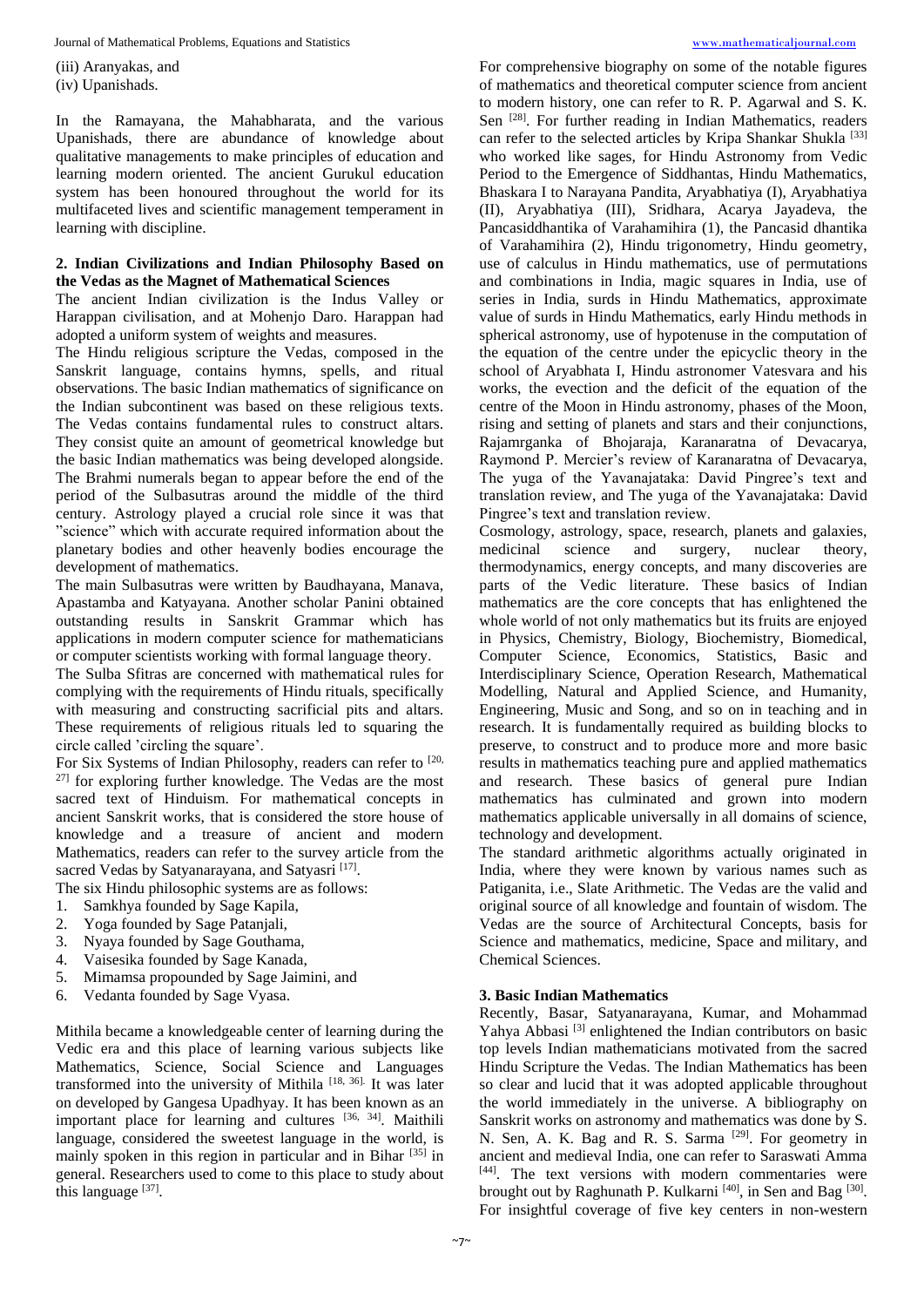mathematics: Egypt, Mesopotamia, China, India, and Islam, one can refer to  $\overline{[43]}$ . For the Kerala works in mathematics at a considerably advanced level than the earlier works, one can refer to [42]. For a recent version with English and Kannada translations together with the original text, one can see in Padmavathamma [41]. For an overview works in the Siddhanta, one can see in Agathe Keller<sup>[39]</sup>. For all the folios of the Bakhshali manuscript in Indian mathematics, one can see in [38] by G. R. Kaye in 1927.

The Kerala School mathematicians developed the series expansions for trigonometric functions two centuries before the introduction of Calculus in Europe. However, they did not construct a systematic study of theory of differentiantion and integration.

The theory of trigonometry was introduced in India. This knowledge transferred from India to the middle-east(Arabia) and from thereon to Europe. Expansion of sin  $(x + y)$ , sines and cosines of various angles of measurement in degree, are produced in India. The sine of an angle, and the sine function depits one of the main contributions of the Sanskrit astronomical works namely Siddhantas which is the predecessor of the modern mathematics. Bhaskara I provided formulae to obtain the values of sine functions. A 16th century Malayalam treatise Yuktibhasa was authored by the Indian astronomer Jyesthadeva of the Kerala school of mathematics around 1530.

Mahavira in his Sanskrit treatise "Ganitasara Sangraha"(Compendium of the Essence of Mathematics) with 9 Chapters and 1131 verses [21] cleared this earlier recognized concept that square root of a negative number does not exist in real number system. Thereafter, an Indian Mathematician Bhaskara also stated that there is no square root of a negative number. The Jain mathematician Mahavira is probably the world's pioneer mathematician who gave the general formula for Permutation and Combinations. Sushruta in his "Sushruta Samhita" the medicinal work gave assertions that 63 combinations is possible out of 6 distinct tastes, considered one at a time, two at a time, and so on. Furthermore, a Sanskrit Scholar Pingala provided formulation of finding the number of combinations of an assigned number of letters, considered one at a time, two at a time, and so on. Bhaskaracharya with the name Anka Pasha, in his work Lilavati, studied the subject matter of permutations and combinations. It was Mahavira who gave the general formulae for combination  ${}^nC_r$  and permutation  ${}^nP_r$ . Bhaskaracharya provided significant results concerning this subject matter.

Indians first found integral solutions of Diophantine equations in a systematic manner that can be traced back to Sulbasutras. The solutions of Diophantine equations in rational numbers was studied by Diophantus. But, in general, determining integer solutions to an equation is much more difficult one than that of finding rational solutions. The Sulbasutras also discusses many examples of "Pythagorean Triples". A Pythagorean triples is positive integers  $(x, y, z)$  such that  $x^2 +$  $y^2 = z^2$ . Garhapatyagni altar consists of five layers of bricks with each layer having 21 bricks. These Vedic altar gives interesting insights into specific idea of simultaneous indeterminate equations.

The "Kuttaka" method called by Bhaskara I, was later on, studied and referred extensively by many Indian Mathematicians like Brahmagupta, Mahavira, Aryabhata II, Sripati, Bhaskara II, and Narayana. Brahmagupta called the whole subject of Algebra by Kuttaka-Ganita or Kuttaka. The

Kuttaka algorithm was used by the Indians for solving problems in astronomy and in making Indian calendar.

Among the quadratic equations, the most known is the famus Pell equation  $x^2 - Dy^2 = 1$  by Pell. Indians efficiently devised algorithm to solve Pell's equation. Consider *a, b, c* to be positive integers. Then a linear Diophantine equation is of the standard form as below:

$$
ay - bx = \pm c
$$
, or  $ay + bx = \pm c$ .

Indian authors observed that the equation has integral solution only if *c* is divisible by the GCD(Greatest Common Divisor) of *a* and *b*. The equation  $ay - bx = c$  possesses infinitely many integral solutions if the constant *c* is divisible by the GCD of *a* and *b*. The original algorithm of Aryabhata  $[22]$  led to Kuttaka. Mahavira, Aryabhata II, Sripati, and Bhaskara II used similar methods for the solutions of simultaneous linear Dipohantine equations of the type:

$$
b_1y_1 = a_1x \pm c_1, b_2y_2 = a_2x \pm c_2, b_3y_3 = a_3x \pm c_3.
$$

The Vedic Mathematics by Bharati Krishna Tirtha [16] is a collection of Techniques or Sutras to solve mathematical arithmetics in easy, efficient, and quicker way. It consists of 16 Sutras called Formulae and 13 sub sutras, i.e., sub formulae which can be used for problems involved in Arithmetic, Algebra, Geometry, Calculus, and Conics.

#### **4. Conclusion**

The knowledge of Mathematical Sciences, the finest mathematical facts, figures and theories have been achieved by the continuous practices and researches of hundreds of mathematicians for the centuries. Many people had contributed to the development of Mathematical sciences which mathematicians, scientists and social scientists benefit today. The contribution of Indian mathematicians is immense and remarkable in this sense.

It is the need of the today's era to promote ahead the heritage of mathematicians so as to encourage and cherish the magnificent traditional roots of the country in mathematics.

In 2020, one can see in Basar <sup>[7]</sup> about introducing and development of ideals by Kummer, Dedekind, Hilbert, a woman mathematician Emmy Noether, Artin, McCoy, Good and Hughes, Lajos, and Steinfeld as follows:

"The concepts of ideal and prime ideal were created by Dedekind as a generalization of the concept of ideal numbers as a special subset of a ring defined by Kummer. Thereafter, these notions were extended by Hilbert and Noether. Noether and Artin gave classical definitions of basic notions such as one sided ideal, ideal and other algebraic notions. The concept of prime ideals in rings was defined and studied by McCoy. The notion of a bi-ideal in semigroup was introduced by Good and Hughes. Then, the notion of bi-ideal and generalized biideal in semigroups was introduced and studied by Lajos. Thereafter, the notion of a quasi-ideal was introduced by Steinfeld in rings and semigroups."

In 2021, Basar, Satyanarayana, Syam Prasad Kuncham, Kumar and Mohammad Yahya  $[4]$  introduced relative  $\Gamma$ -ideals in abstract affine Γ-nearrings. In 2014, Satyanarayana, Mohammad Yahya Abbasi, Basar and Syam Prasad Kuncham [31] introduced Γ-ideals in abstract affine Γ-nearrings.

In 2020, Basar<sup>[7]</sup> introduced relative hyperideals, relative bihyperideals, relative quasi-hyperideals, relative prime hyperideals, relative weakly prime hyperideals, relative semiprime hyperideals, relative prime and relative semiprime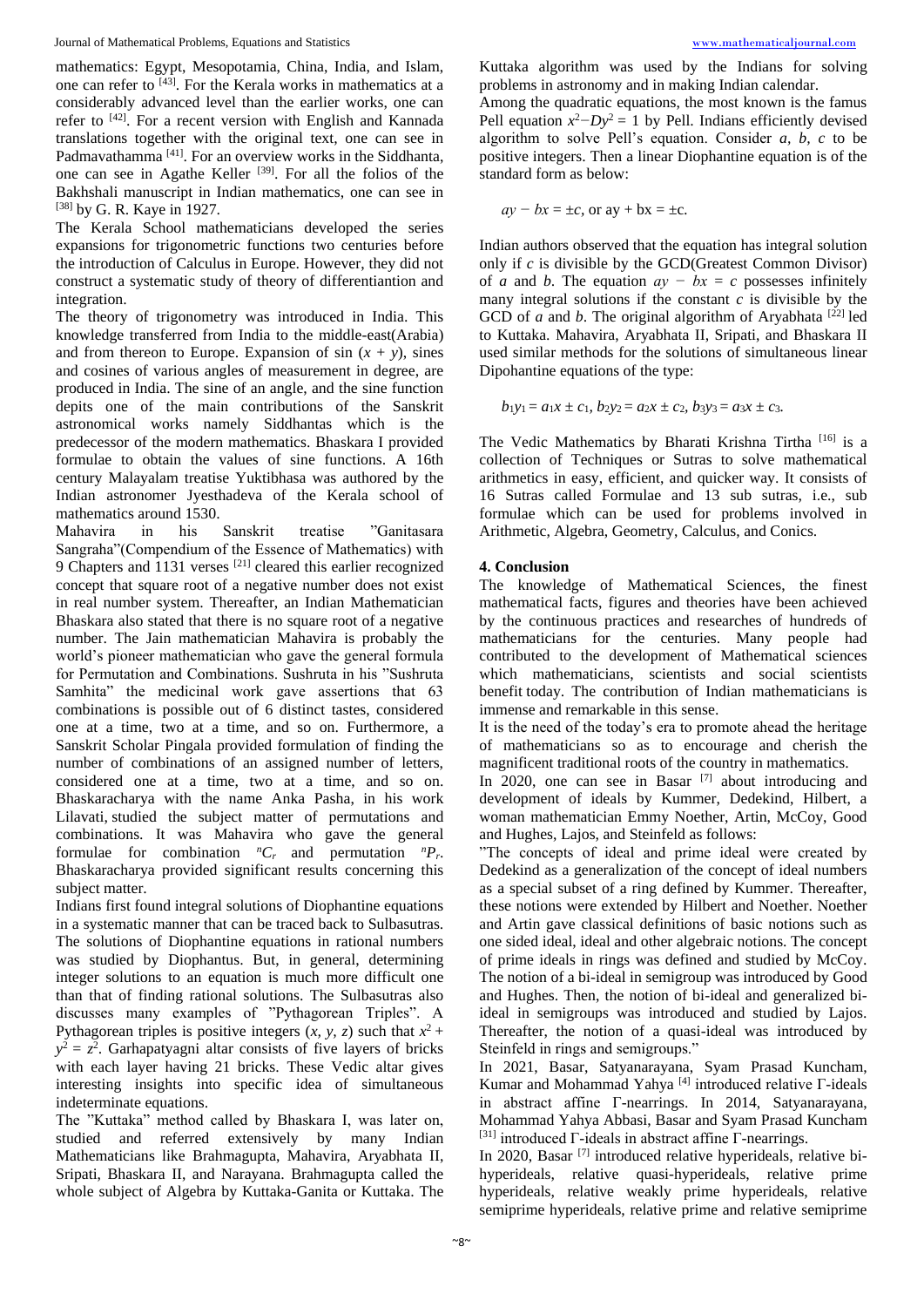bi-hyperideals, and hyper relative regularity in involution ordered hypersemigroups. In 2020, Basar and Kumar [6] studied normal bihyperideals in hypersemigroups.

In 2013 and 2014, some nice aspects of ideals has been studied in  $[15, 24]$ . In 2015, various types of ideals has been studied in [14, 25, 26]. In 2016, Basar *et al.* [23] studied ordered bi-Γ-ideals in intra-regular ordered Γ-semigroups. In 2017, Basar *et al*. [13] studied ordered bi-Γ-ideals in ordered Γ-semigroups. In 2018, fuzzy ideals has been studied in [12]. In 2019, Basar and Mohammad Yahya Abbasi [8] studied normal Γ-ideals in normal Γ-semigroups. Furthermore, in 2019, various aspects of ideals has been studied in [9, 10, 11] in LA-Γ-semigroups, LA-Γ-semihypergroups. In 2022, Basar, Ali, Satyanarayana and Kumar [2] studied basic results on relative ordered Γ-ideals in ordered LA-Γ-semigroups.

Furthermore, in 2019, Satyanarayana, Srinivasulu Devanaboina, Mallikariuna Bhavanari and Abul Basar [32] studied power chains in a divisor graph. In 2021, Basar, Satyanarayana and Kumar [5] studied relative act hyperideals and relative hyperideals of hypersemigroups.

It is hoped that the future rests on the development of mankind along the righteous paths which the modern science and mathematics strives for and the Vedas stand for. However, researchers are to study and explore the Vedic Knowledge System such as Mathematics, and Science to put forth the vast glorious Vedic era to the whole world once again. The creative method of expressing every possible number using a set of 10 symbols first appeared in India. It facilitates calculation and places arithmetic foremost amongst useful mathematical concepts. This invention was ahead of the two greatest men, Archimedes and Apollonius.

#### **5. Acknowledgement**

We would like to thank the referees, the reviewers, the Managing Editor and the Editor-in-Chief of J. Math. Prob. Equations Stat.for their valuable guidance and the kind help in the rewriting and the preparing of this Survey Paper.

#### **6. References**

- 1. Dr. Basar A, Professor Satyanarayana B, Dr. Sharma PK. Indian Influence in Mathematics of Abu Ja'far Muhammad ibn Musa Al-Khwarizmi: A Survey Article, Journal of Interdisciplinary Cycle Research. 2022;14(1):188-191.
- 2. Abul Basar, Sabahat Ali Khan, Bhavanari Satyanarayana and Poonam Kumar Sharma, A note on basic results on relative ordered Γ-ideals in ordered LA-Γ semigroups, GIS Science Journal. 2022;9(1):27-37.
- 3. Abul Basar, Bhavanari Satyanarayana, Poonam Kumar Sharma, Mohammad Yahya Abbasi. Glimpses of contributions of some top Indian mathematicians: A review article, International Journal of Statistics and Applied Mathematics. 2021;6(6):62-67.
- 4. Abul Basar, Bhavanari Satyanarayana, Kuncham Syam Prasad, Poonam Kumar Sharma, Mohammad Yahya Abbasi. A note on relative Gamma-ideals in abstract affine Gamma-nearrings, GIS Science Journal. 2021;8(10):9-13.
- 5. Abul Basar, Bhavanari Satyanarayana, Poonam Kumar Sharma. Relative act hyperideals and relative hyperideals of hypersemigroups, Journal of Xi'an University of Architecture & Technology. 2021;XIII(4):607-622.
- 6. Abul Basar, Poonam Kumar Sharma. A Walk Through Completely Normal Bihyperideals in Hypersemigroups,

International Journal of Mathematics Trends and Technology. 2020;66(2):42-48.

- 7. Abul Basar. On some relative weakly hyperideals and relative prime bi-hyperideals in ordered hypersemigroups and in involution ordered hypersemigroups, Annals of Communcations in Mathematics. 2020;3(1):63-79.
- 8. Abul Basar, Mohammad Yahya Abbasi. Some properties of normal Γ-ideals in normal Γ-semigroups, TWMS J. App. and Eng. Math. 2019;9(3):455-460.
- 9. Abul Basar. On some power joined Γ-semigroups, International Journal of Engineering, Science and Mathematics. 2019;8(12):53-61.
- 10. Abul Basar. Application of (m, n)-Γ-hyperideals in characterization of LA-  $\Gamma$  semihypergroups, Discussion Mathematicae-General Algebra and Applications. 2019;39(1):135-147.
- 11. Abul Basar. A note on (m, n)-Γ-ideals of ordered LA-Γsemigroups, Konuralp Journal of Mathematics. 2019;7(1)107-111.
- 12. Abul Basar, Mohammad Yahya Abbasi. Some Properties of Q-Fuzzy Ideals in po-Γ-semigroups, Palestine Journal of Mathematics. 2018;7(2):505-511.
- 13. Abul Basar, Mohammad Yahya Abbasi. Ordered bi-Γideals in ordered Γ–semigroups, Journal of Discrete Mathematical Sciences and Cryptography. 2017;20(3):645-652.
- 14. Abul Basar, Mohammad Yahya Abbasi. On generalized bi-Γ-Ideals in Γ- semigroups, Quasigroups and Related Systems. 2015;23(2):181-186.
- 15. Abul Basar, Mohammad Yahya Abbasi. Weakly Prime Ideals in Involution po-Γ-Semigroups, Kyungpook Mathematical Journal. 2014;54(4):629-638.
- 16. Swami Sri Bharati, Krsna Tirthaji Maharaja. ~Ankar~Carya of Oovardhana Matha, Puri, Vedic Mathematics or Sixteen simple Mathematical Formulae from the Vedas (For One-line Answers to all Mathematical Problems).
- 17. Bhavanari Satyanarayana, and Satyasri, Some Mathematical Cocepts in Ancinct Sanskrit Works: https://www.researchgate.net/publication/272217169.
- 18. Pritam Kumar Gupta, International Journal of Advances in Social Sciences. 2017;5(4):231-236.
- 19. Bruce McCoy Owens Theodore Riccardi, Jr. Todd Thornton Lewis, Bibliography of the History and Culture of the Himalayan Region, Thakur, Upendra. History of Mithila (C.3000 B.C. - 1956 A.D.), with a foreword by Dr. J. N. Banerjee. Darbhanga: Mithila Res. Inst. Hist India UP Gen. 1956.
- 20. Delhi Sanskrit Academy, New Delhi, India.
- 21. Gurudeo Anand Tularam, Vedas and the Development of Arithmetic and Algebra, Journal of Mathematics and Statistics. 2010;6(4):468-480.
- 22. Selin H, Narasimha R. Editors, Encyclopaedia of Classical Indian Sciences, Universities Press, Hyderabad 500 029 (A.P.), India. Resource at https://bvmap.org/Content/StudyMaterials/English/Encyc lopedia%20of%20Classical%20Indian%20Sciences%20- %20Selin\_Narasimha%20(2007).pdf
- 23. Shukla KS, Sarma KV. Aryabhatiya of Aryabhata, The Indian National Science Academy, Bahadur Shah Zafar Marg, New Delhi-1. Resource at https://ia800801.us.archive.org/10/items/Aryabhatiya197 6/Aryabhatiya%20v1%201976.pdf